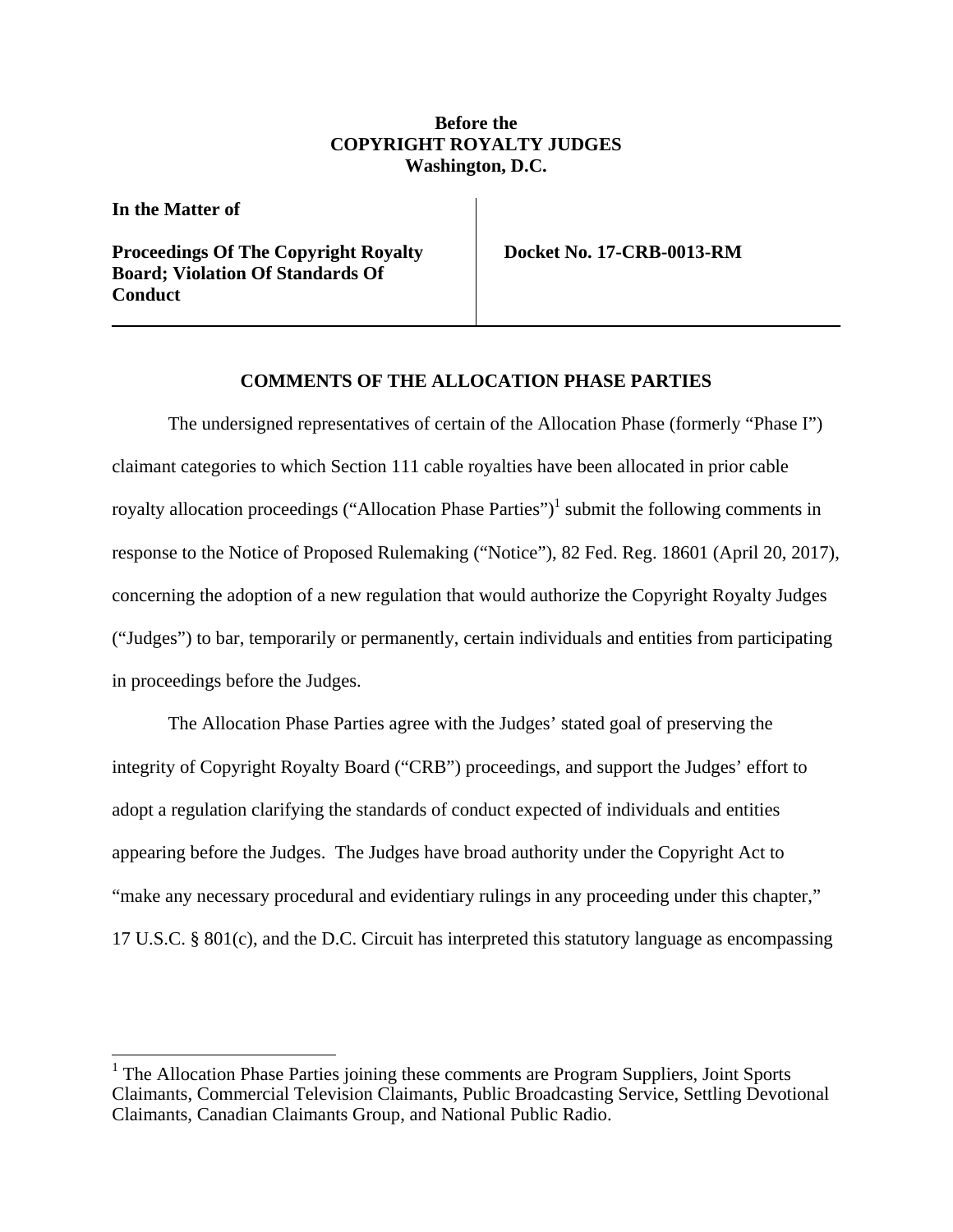inherent authority to impose sanctions.<sup>2</sup> The Judges also have statutory authority to "issue regulations to carry out their functions under [the Copyright Act.]" 17 U.S.C. § 803(b)(6)(A). Thus, the Allocation Phase Parties agree with the Judges that the new regulation proposed in the Notice should be understood as a non-exclusive supplement to, rather than replacement for, the case-specific evidentiary rulings and other sanctions that the Judges have utilized to address objectionable behavior in past and ongoing proceedings. *See* Notice at 18602. Because the Judges have proposed the new regulation in the Notice as a tool to assist in preserving the integrity of Copyright Royalty Board proceedings, and stated that they intend it to provide "a mechanism that is less prone to evasion than the *ad hoc* approaches the Judges have employed in the past," *see id.*, the Allocation Phase Parties respectfully request that the Judges make the new regulation, once adopted, effective immediately.

To assist the Judges, the Allocation Phase Parties offer the following comments on the proposed regulation in the Notice, and also address some of the questions raised by the Judges in the Notice. *See* Notice at 18603.

### **I. Comments On The Proposed Regulation**

### **A. Proposed Section 350.9(b):**

 $\overline{a}$ 

Proposed Section 350.9(b) should clarify how a suspension or debarment would come before the Judges. While the proposed regulation states that suspension or debarment would only occur "after notice and opportunity for hearing," it is silent on whether the Judges would expect a party (or parties) to submit a motion to the Judges to initiate such a proceeding, or if the

<sup>2</sup> *Indep. Producers Gp. v. Librarian of Congress*, 792 F.3d 132, 138-139 (D.C. Cir. 2015) (citing 17 U.S.C. §§ 801(c)). In addition, the Register of Copyrights has previously recognized the Judges' inherent authority to dismiss a party from a royalty distribution proceeding as a sanction for procedural violations. *See* Order, Docket Nos. 2001-8 CARP CD 98-99, *et al.*, at 6 (June 26, 2006).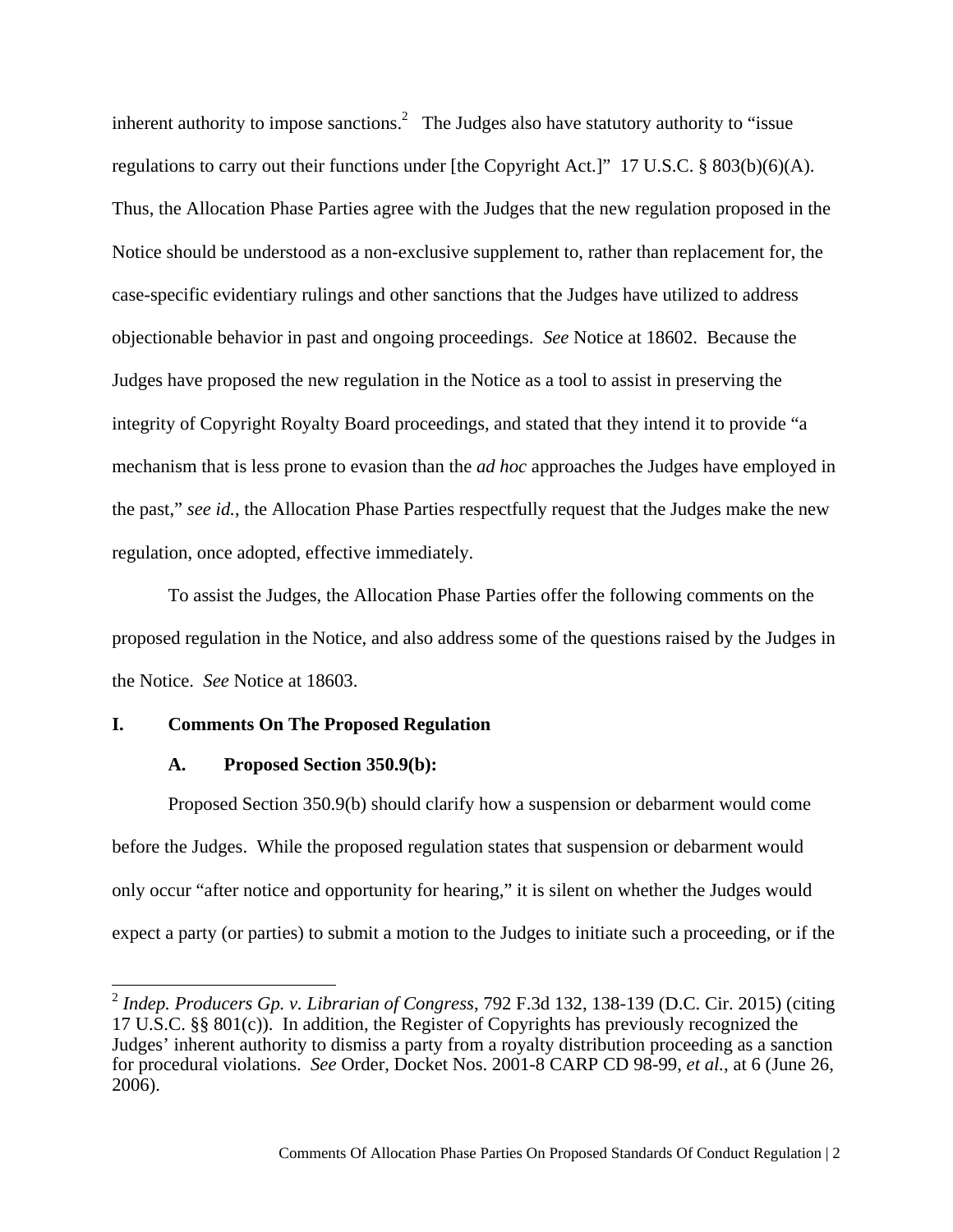Judges would instigate such a proceeding *sua sponte* based on particular conduct, or both. The Allocation Phase Parties propose that the Judges clarify that a suspension or debarment action could be brought either via a motion from interested parties, or by the Judges *sua sponte.*

#### **B. Proposed Section 350.9(b)(1):**

Proposed Section 350.9(b)(1) states, in part, that the Judges may deny the privilege of participating in CRB proceedings to any "person who has been convicted of a felony or a misdemeanor involving moral turpitude." The Allocation Phase Parties propose that the Judges clarify the regulation to also permit the Judges to suspend or debar any person who has been convicted of a crime the elements of which required proving, or required an admission regarding, a dishonest act or false statement. This language is consistent with Federal Rule of Evidence  $609(a)(2)$ , which governs impeachment by evidence of a criminal conviction. In addition, the Allocation Phase Parties propose that the Judges add the word "of" before the phrase "a misdemeanor" in order to eliminate ambiguity, and that the Judges add the words "agency or tribunal" to the first sentence of the regulation, to clarify that any attorney who has been suspended or disbarred by an agency or tribunal (such as the CRB) would also fall within the scope of the proposed regulation.

The Allocation Phase Parties therefore propose the following revised language for Proposed Section 350.9(b)(1) (with their proposed additional language shown in bold):

> Any attorney who has been suspended or disbarred by a court of the United States**,** or of any State**, or by an agency or tribunal**; any person whose license to practice as an accountant, engineer, or other professional or expert has been revoked or suspended in any State; or any person who has been convicted of a felony or **of** a misdemeanor involving moral turpitude**, or otherwise convicted of a crime the elements of which required proving, or required an admission regarding, a dishonest act or false statement**. A disbarment, suspension, revocation, or conviction within the meaning of this section shall be deemed to have occurred when the disbarring, suspending, revoking, or convicting agency or tribunal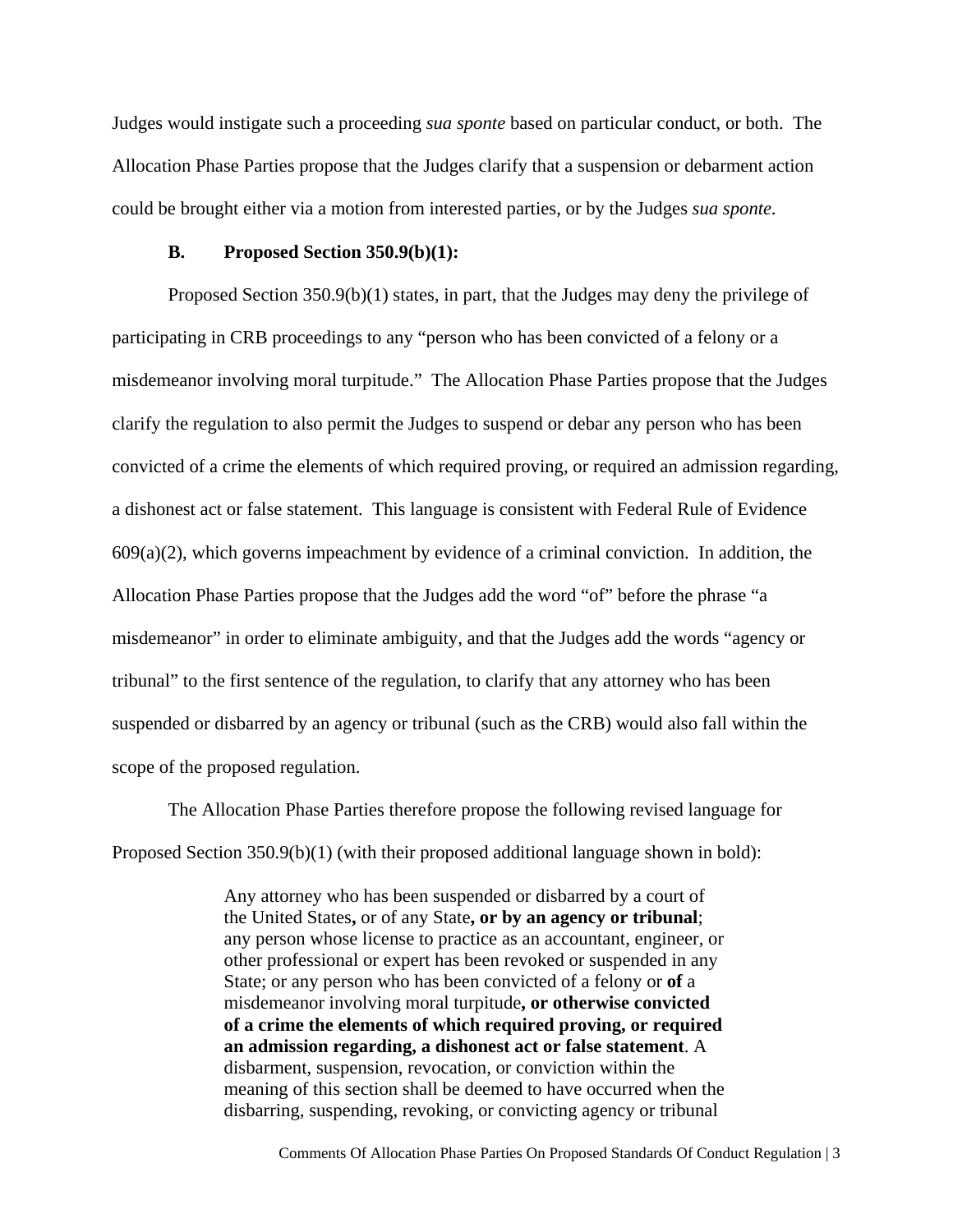enters its judgment or order, including a judgment or order on a plea of nolo contendere, regardless of whether the person has taken or could take an appeal of the judgment or order.

### **C. Proposed Section 350.9(b)(3):**

Proposed Section 350.9(b)(3) includes language that appears similar to statutory provisions governing conduct of persons appearing before the U.S. Patent and Trademark Office ("PTO"). *See* 35 U.S.C. § 32 (permitting the suspension or exclusion of "any person, agent, or attorney shown to be incompetent or disreputable, or guilty of gross misconduct, or who does not comply with [PTO] regulations..."). The Allocation Phase Parties propose that the Judges clarify the language of the new regulation to include the phrase "guilty of gross misconduct" to cover a comparable scope of sanctionable activity. The Allocation Phase Parties therefore propose the following revised language for Proposed Section 350.9(b)(3) (with their proposed additional language shown in bold):

> Any person, agent, or attorney shown to be incompetent or disreputable**, or guilty of gross misconduct**.

#### **D. Proposed Section 350.9(b)(5):**

Proposed Section 350.9(b)(5) states that "any person who has violated any Copyright Royalty Board rules or regulations" could be subject to suspension or debarment. This language appears to be overly broad, in that it would appear to invite suspension or debarment for any regulatory infraction, even if the infraction is minor and inadvertent, and even if it is an isolated procedural misstep rather than misconduct of a type that implicates the integrity of the proceedings. While a repeated pattern of disregard for procedural rules may warrant suspension or debarment, ordinarily a procedural misstep (*e.g*., an isolated incident of late filing) is not the type of conduct that would warrant such action. On the other hand, even a single infraction may warrant suspension or debarment if it involved conduct that threatens the integrity of the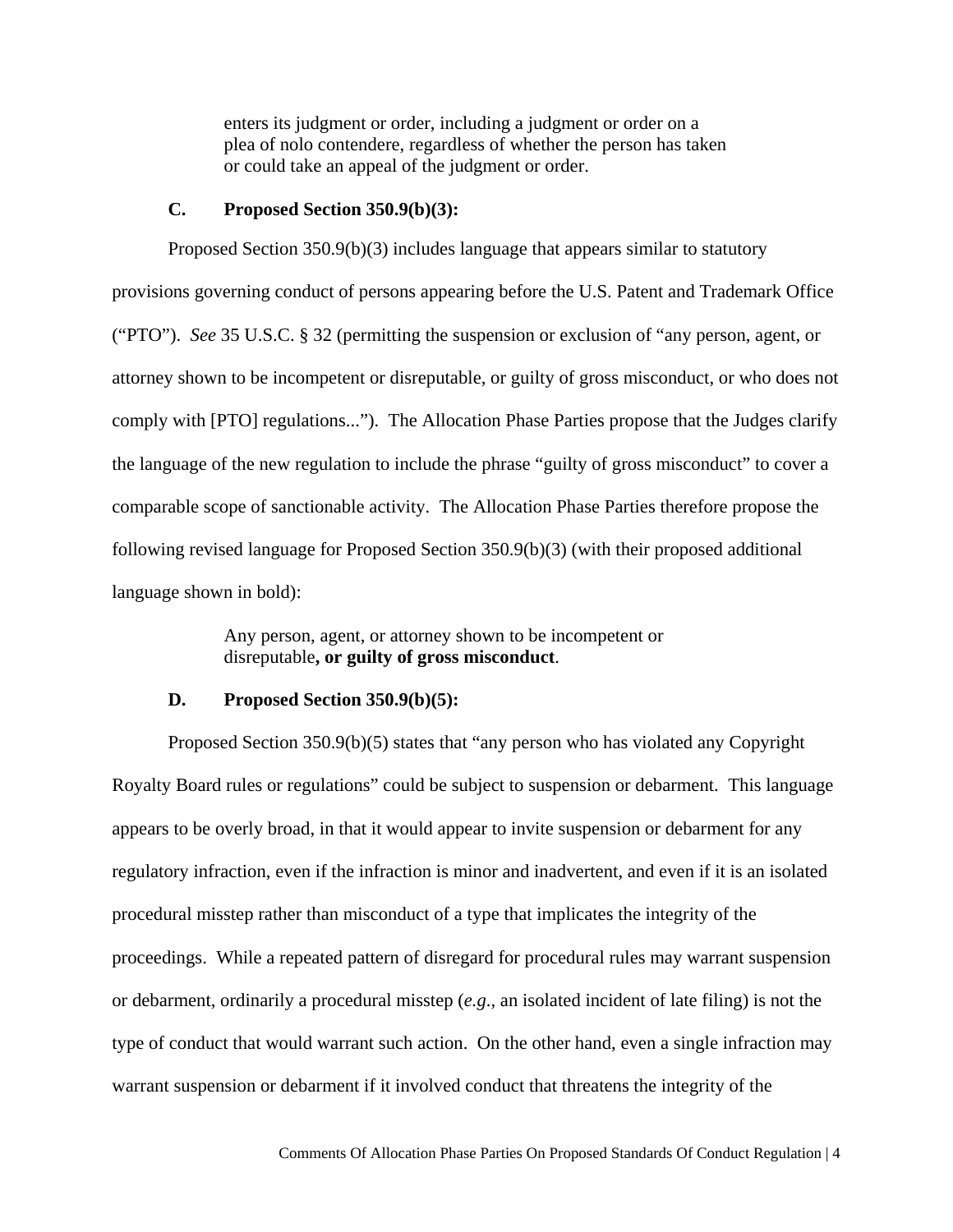proceedings (*e.g*., knowingly subscribing to a material false statement). Therefore, the Allocation Phase Parties propose that the regulation be revised to impose suspension or debarment only when the Judges determine that a regulatory violation involves misconduct that implicates the integrity of the proceedings, or when repeated violations of the rules by a particular person, attorney, or party representative demonstrate a pattern of persistent failure to abide by the Judges' rules. The Allocation Phase Parties therefore propose the following revised language for Proposed Section 350.9(b)(5) (with their proposed additional language shown in bold):

> Any person who has violated any **demonstrated a pattern of persistent failure to abide by** Copyright Royalty Board rules or regulations**, or who has committed a violation of Copyright Royalty Board rules or regulations that threatens the integrity of the proceedings**.

### **E. Proposed Section 350.9(c):**

Proposed Section 350.9(c) states that a person denied the ability to participate in proceedings before the Judges "may apply for reinstatement at any time." The Allocation Phase Parties propose that the Judges consider modifying the text of the proposed regulation to require a "cooling off" period of no less than twelve months before a debarred person or entity may apply for reinstatement. The cooling off period should start running on the date that a debarment order is issued by the Judges. In the event a debarred individual files a motion seeking reconsideration of a debarment order, the cooling off period should start running on the date that the Judges issue an order ruling on the motion for reconsideration.

# **II. Comments On Questions Raised In The Notice**

#### **A. Term Of Suspension Or Debarment**

The Judges have requested comments regarding what criteria the Judges should apply in deciding whether a denial of participation should be temporary or permanent. *See* Notice at

Comments Of Allocation Phase Parties On Proposed Standards Of Conduct Regulation | 5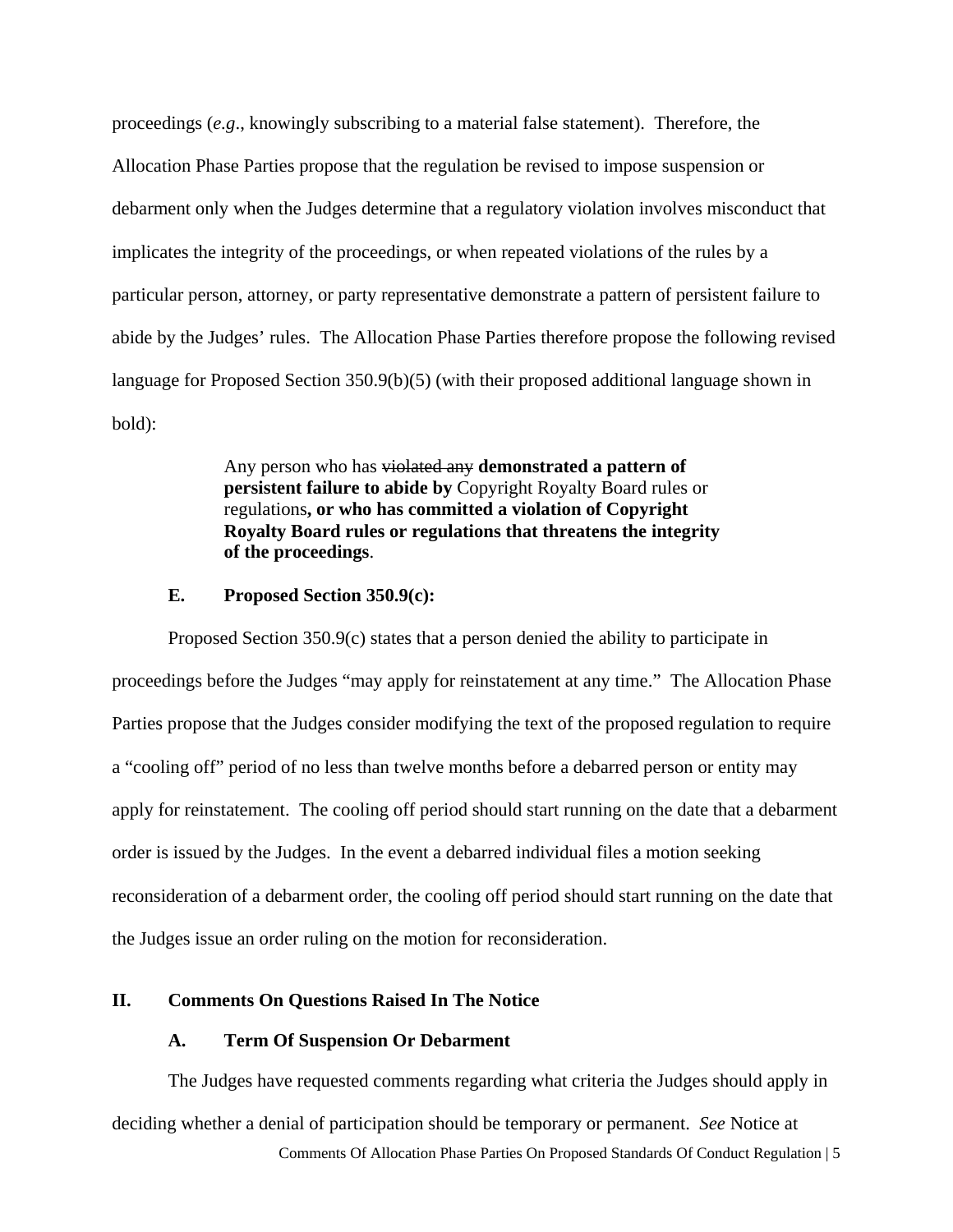18603. The Allocation Phase Parties recommend that the Judges make determinations on whether a suspension or debarment is temporary or permanent on a case-by-case basis, based on the severity of the conduct at issue and the degree to which it has become a pattern, or is a continuing issue. The Judges should also consider the type and pendency of any ongoing proceedings implicated by the suspension or debarment order. To clarify that the Judges will weigh such considerations when determining whether and to what extent suspension or debarment should be imposed, the Allocation Phase Parties propose the following revised language for Section 350.9(b) (with their proposed additional language shown in bold):

> After notice and opportunity for hearing, the Copyright Royalty Judges may**, as appropriate and based on all of the relevant facts and circumstances,** deny, temporarily or permanently, the privilege of participating as a representative, agent, attorney, or witness in a proceeding before the Copyright Royalty Board....

# **B. Treatment Of Claimants Where A Party Representative Is Suspended Or Debarred**

The Judges have requested comments on how the claims (and claimants) associated with a particular claims representative should be handled in the event that a claims representative is barred from participation in proceedings before the Judges. *See* Notice at 18603. If the Judges suspend or debar a claims representative or agent, Allocation Phase Parties recommend that the Judges issue a Federal Register notice announcing their decision and providing any claimant represented by the suspended or debarred claims representative an opportunity to file a notice with the Judges indicating that they will represent themselves, or informing the Judges that they have designated a new agent as their claims representative. The Federal Register notice should provide a deadline for submitting such a notice to the Judges and indicate that any claimant who does not file a notice by the deadline will forfeit their entitlement to royalties for any affected proceedings. The Judges should require the claims representative to submit a current list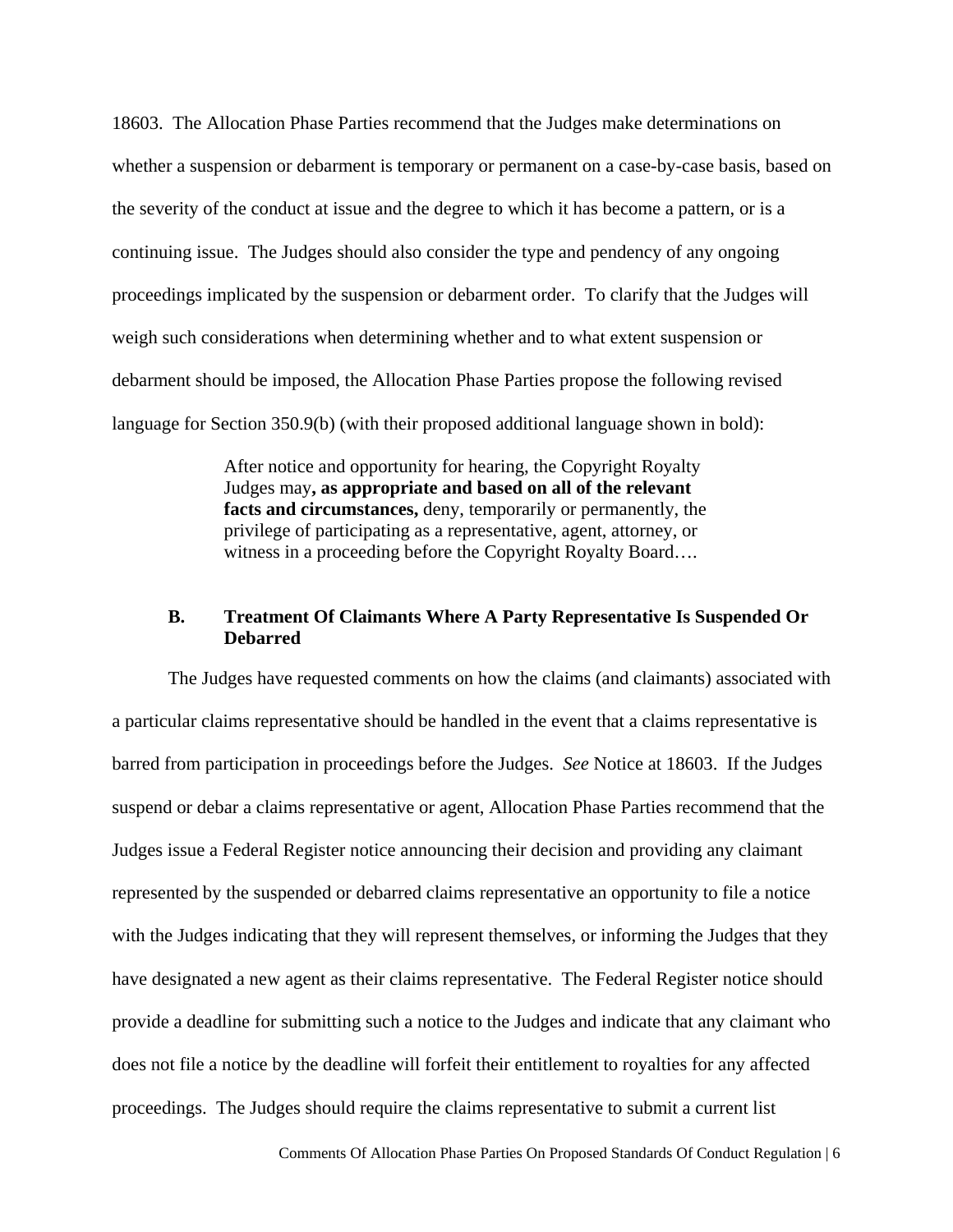providing the names and contact information of *all* of its claimants to the Judges at the commencement of the disciplinary proceeding. In addition to publishing the Federal Register notice, the Judges should mail a copy of the Federal Register notice to the represented claimants. In the alternative, the Judges may order the suspended or debarred representative to mail a copy of the Federal Register notice to each of its represented claimants within a specified time after publication. Noncompliance with this order would be a material negative consideration in any subsequent reinstatement proceeding. After the deadline set forth in the Federal Register notice, any claimants who did not file the required notice with the Judges would be dismissed.

The procedure described above is consistent with the Judges' rulings in cable and satellite distribution proceedings that royalty claims belong to copyright owners, and that only a duly authorized agent or representative may participate in a CRB Distribution Phase proceeding on behalf of a copyright owner. *See, e.g., Memorandum Opinion And Ruling On Validity And Categorization Of Claims*, Docket Nos. 2012-6 CRB CD 2004-2009 (Phase II) and 2012-7 CRB SD 1999-2009 (Phase II) (Consolidated) at 6-7 (March 13, 2015); *Memorandum Opinion And Order Following Preliminary Hearing On Validity Of Claims*, Docket No. 2008-2 CRB CD 2000-2003 (Phase II) at 7-8 (March 21, 2013). The Judges should not re-assign claims to other party representatives *sua sponte*, because they would be doing so without consent or authorization of the copyright owner and the party representative who would receive the reassigned claims. In addition, the Judges should not permit a suspended or debarred claims representative to submit notices or other filings on behalf of any copyright owners, either in its own name or through any other agent or alias.

### **C. Other Questions Raised In The Notice.**

As to all other questions for which the Judges sought comment in the Notice, the Allocation Phase Parties believe such matters would be best left to the Judges' discretion and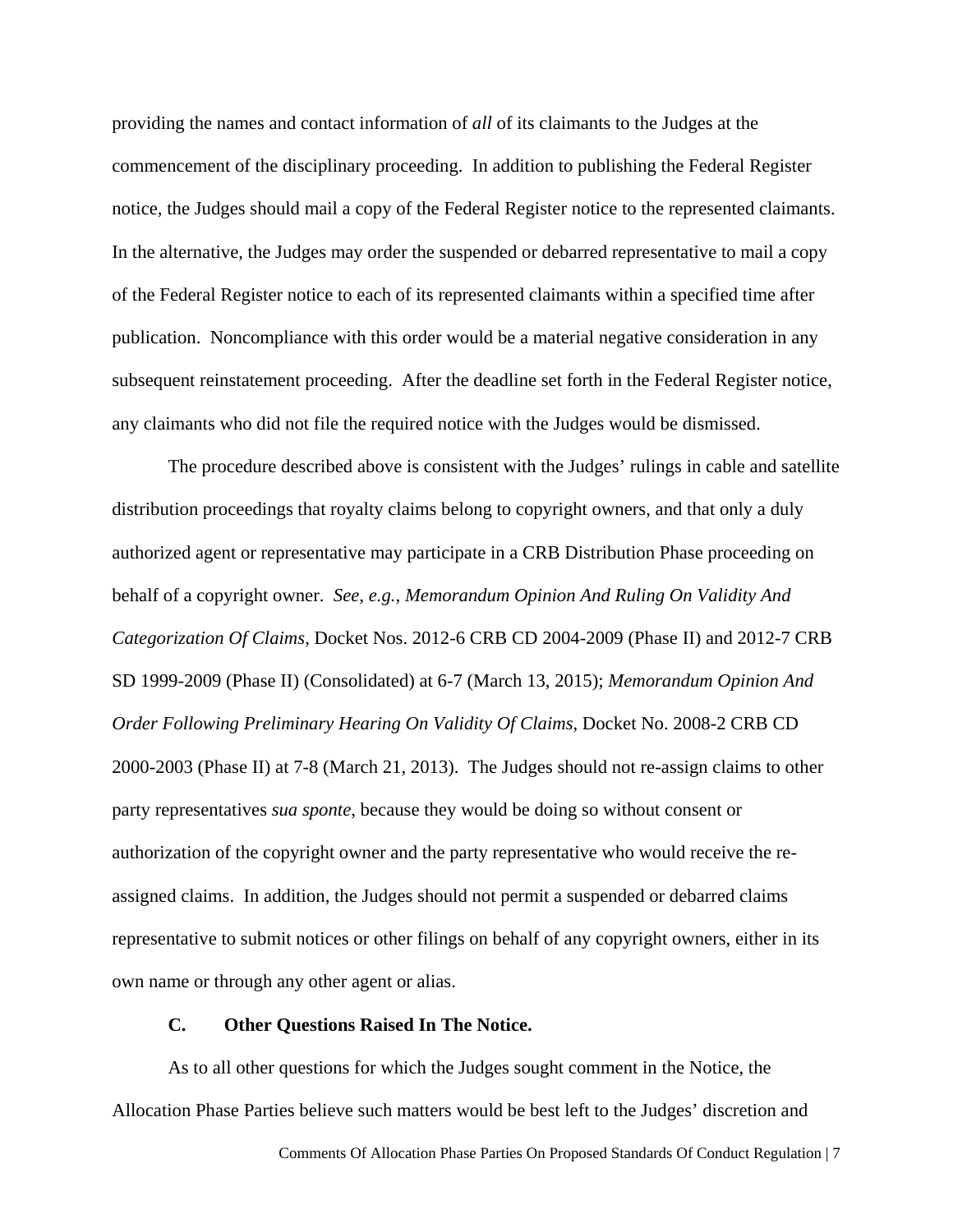determined on a case-by-case basis, taking into consideration all relevant facts and circumstances.

### **III. Conclusion**

The Allocation Phase Parties welcome this opportunity to provide comments to the Judges in response to the Notice. For the reasons set forth above, the Allocation Phase Parties respectfully request that the Judges adopt the clarifications and technical amendments suggested above.

Respectfully submitted,

### **PROGRAM SUPPLIERS**

Lucy Holmes Plonneck

Gregory 0. Olaniran (DC Bar No. 455784) Lucy Holmes Plovnick (DC Bar No. 488752) Alesha M. Dominique (DC Bar No. 990311) MITCHELL SILBERBERG & KNUPP LLP 1818 N Street NW, 8th Floor Washington, DC 20036 Phone: (202) 355-7917 Fax: (202) 355-7887 goo@msk.com lhp@msk.com amd@msk.com

# **COMMERCIAL TELEVISION CLAIMANTS**

goin U. Stewart gr. /240

John I. Stewart, Jr. (DC Bar No. 913405) David Ervin (DC Bar No. 445013) Ann Mace (DC Bar No. 980845) Brendan Sepulveda (DC Bar No. 1025074) CROWELL & MOR1NG LLP 1001 Pennsylvania Ave., NW Washington, DC 20004-2595 Phone: (202) 624-2685 Fax: (202) 628-5116 jstewart@crowell.com dervin@crowell.com amace@crowell.com bsepulveda@crowell:com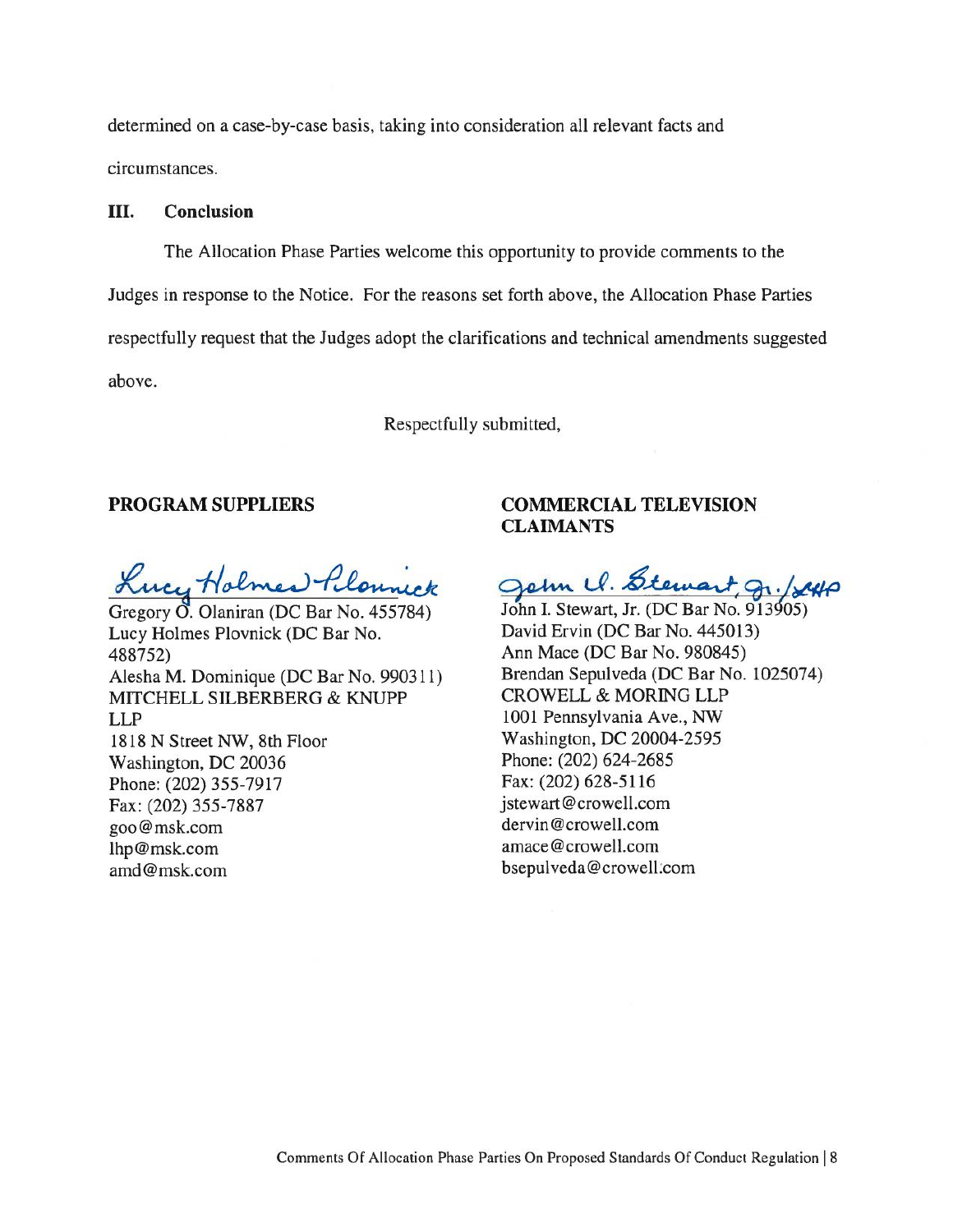## **JOINT SPORTS CLAIMANTS**

Robert alan Sanett 1sexp

Robert Alan Garrett (DC Bar No. 239681) M. Sean Laane (DC Bar No. 422267) Michael Kientzle (DC Bar No. 1008361) Bryan L. Adkins (DC Bar No. 988408) ARNOLD & PORTER KAYE SCHOLER LLP 601 Massachusetts Avenue, N.W. Washington, DC 20001 Phone: (202) 942-5000 Fax: (202) 942-5999 robert.garrett@apks.com sean.laane@apks.com michael.kientzle@apks.com bryan.adkins@apks.com

# **PUBLIC BROADCASTING SERVICE**

 $k$ onald  $d$ . Done, gr. 1840

Ronald G. Dove, Jr. (DC Bar No. 430533) Lindsey L. Tonsager (DC Bar No. 983925) Dustin Cho (DC Bar No. 1017751) Robert N. Hunziker, Jr. (DC Bar No. 1018458) COVINGTON & BURLING LLP One CityCenter 850 Tenth Street, NW Washington, DC 20001-4956 Phone: (202) 662-5685 Fax: (202) 778-5685 rdove@cov.com ltonsager@cov.com dcho@cov.com rhunziker@cov.com